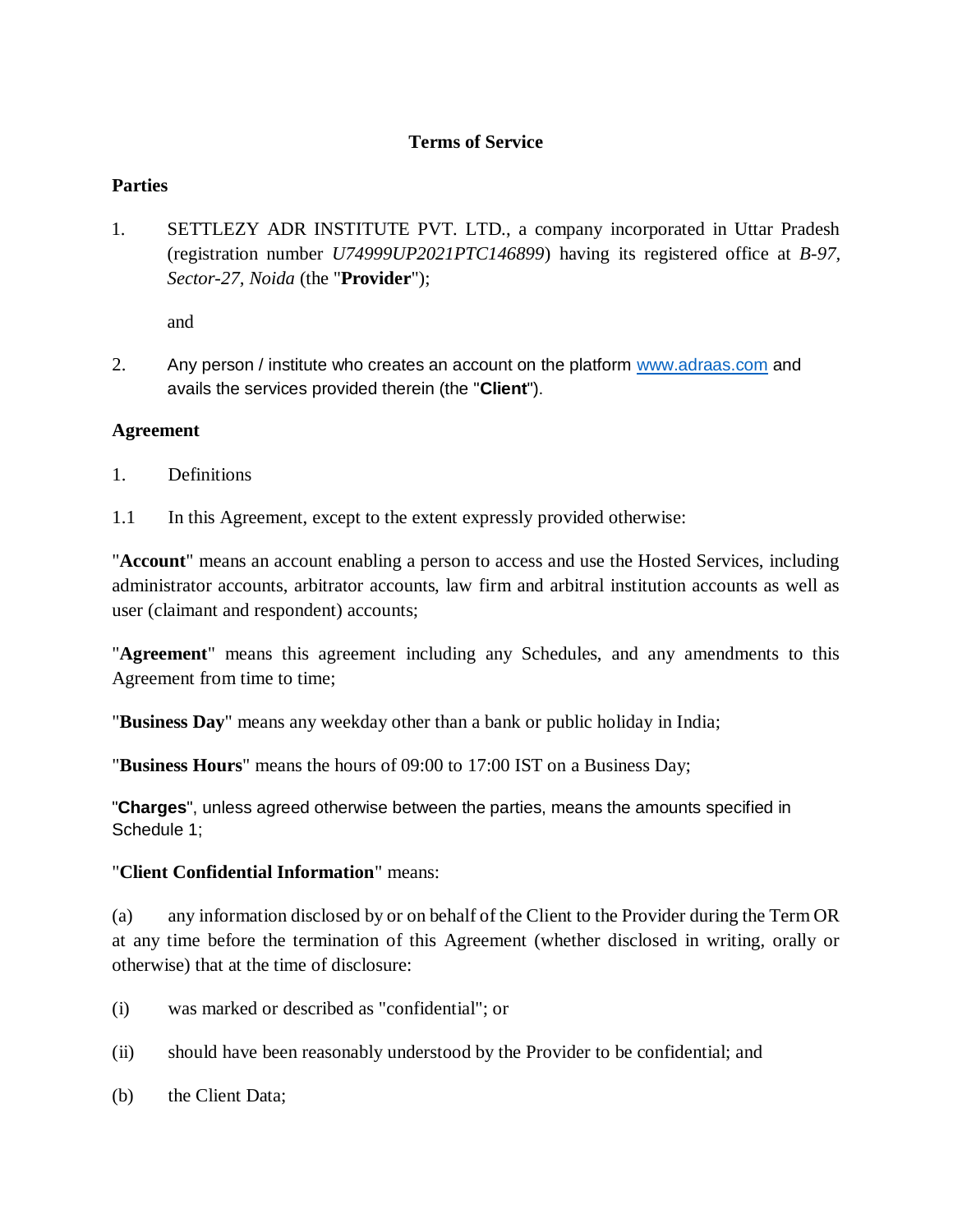"**Client Data**" means all data, works and materials: uploaded to or stored on the Platform by the Client including claim details, dispute details, any documents, affidavits or evidence uploaded by the Client on the Platform or otherwise provided by the Client to the Platform in support of his / her claim or in rebuttal of a claim; transmitted by the Platform at the instigation of the Client; supplied by the Client to the Provider for uploading to, transmission by or storage on the Platform; or generated by the Platform as a result of the use of the Hosted Services by the Client (but excluding analytics data relating to the use of the Platform and server log files)]; Client Data shall be deemed to include Client Confidential Information and Client Personal Information but shall not be limited to the same.

"**Client Personal Information**" or **"Personal Data"** means any Personal Information that is processed by the Provider on behalf of the Client in relation to this Agreement and as defined in detail in the Privacy Policy of the Provider;

**"Data Controller"** refers to the entity that determines the purposes for which and the means by which personal data is processed. In this case, Client remains the data controller for all of its Personal information. Any such data is processed by the Provider only with explicit approval of the Client under this agreement.

"**Data Protection Laws**" means all applicable laws relating to the processing of Personal Information including, Information Technology Act (2000) ("IT Act"), the Information Technology (Reasonable Security Practices and Procedures and Sensitive Personal Information or Information) Rules, 2011 (the "Rules") under Section 43A of the IT Act. A clarification to the above Rules, issued on 24 August 2011 (the "Clarification"), judicial precedents by courts under common law, principles of equity and the law of breach of confidence and once in force, the Personal Data Protection Act.

"**Documentation**" means the documentation for the Hosted Services produced by the Provider and delivered or made available by the Provider to the Client;

"**Effective Date**" means the date of execution of this Agreement;

"**Force Majeure Event**" means an event, or a series of related events, that is outside the reasonable control of the party affected (including failures of the internet or any public telecommunications network, hacker attacks, denial of service attacks, virus or other malicious software attacks or infections, power failures, industrial disputes affecting any third party, changes to the law, disasters, explosions, fires, floods, riots, terrorist attacks and wars);

"**Hosted Services**" means services available to the Client upon logging in on *[www.adraas.com](http://www.adraas.com/)*, which will be made available by the Provider to the Client as a service via the internet in accordance with this Agreement;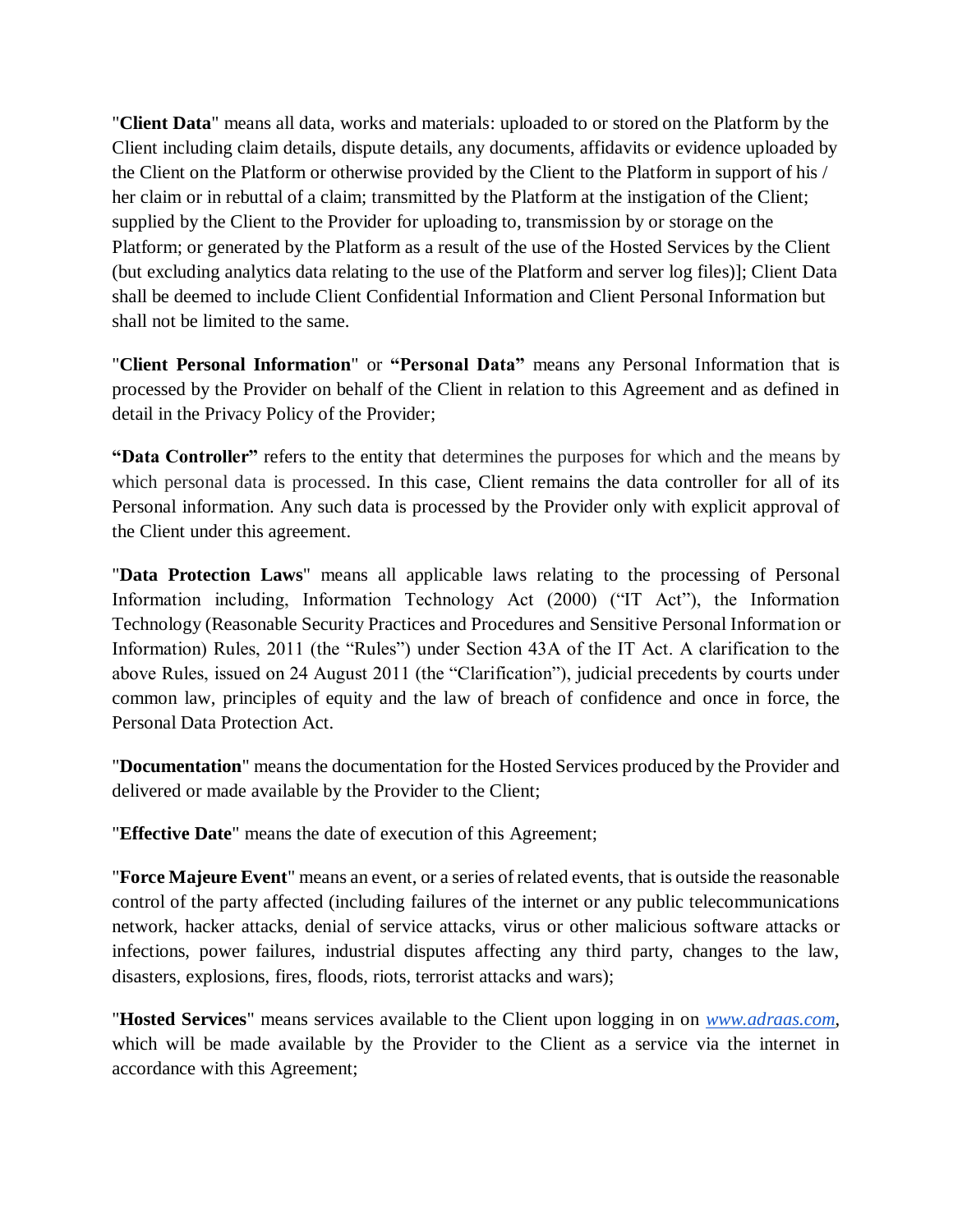"**Hosted Services Defect**" means a defect, error or bug in the Platform having a material adverse effect on the appearance, operation, functionality or performance of the Hosted Services, but excluding any defect, error or bug caused by or arising as a result of:

(a) any act or omission of the Client or any person authorized by the Client to use the Platform or Hosted Services;

(b) any use of the Platform or Hosted Services contrary to the Documentation, whether by the Client or by any person authorised by the Client;

(c) a failure of the Client to perform or observe any of its obligations in this Agreement; and/or

(d) an incompatibility between the Platform or Hosted Services and any other system, network, application, program, hardware or software specified as incompatible in this Agreement;

"**Hosted Services Specification**" means the specification for the Platform and Hosted Services including any third party service integrated into the Platform, that may be set out in Schedule 1 or may be specifically mentioned before accessing a specific third party service- such as video conferencing.

"**Intellectual Property Rights**" means all intellectual property rights wherever in the world, whether registrable or unregistrable, registered or unregistered, including any application or right of application for such rights (and these "intellectual property rights" include copyright and related rights, database rights, confidential information, trade secrets, know-how, business names, trade names, trade marks, service marks, passing off rights, unfair competition rights, patents, petty patents, utility models, semi-conductor topography rights and rights in designs);

"**Maintenance Services**" means the general maintenance of the Platform and Hosted Services, and the application of Updates and Upgrades;

"**Platform**" means the platform managed by the Provider and used by the Provider to provide the Hosted Services, including the application and database software for the Hosted Services and the system and server software used to provide the Hosted Services.

"**Schedule**" means any schedule attached to the main body of this Agreement;

"**Services**" means any services that the Provider provides to the Client, or has an obligation to provide to the Client, under this Agreement;

"**Support Services**" means support in relation to the use of, and the identification and resolution of errors in, the Hosted Services, and shall include optional provision of training services;

"**Term**" means the term of this Agreement, commencing in accordance with Clause 3.1 and ending in accordance with Clause 3.2;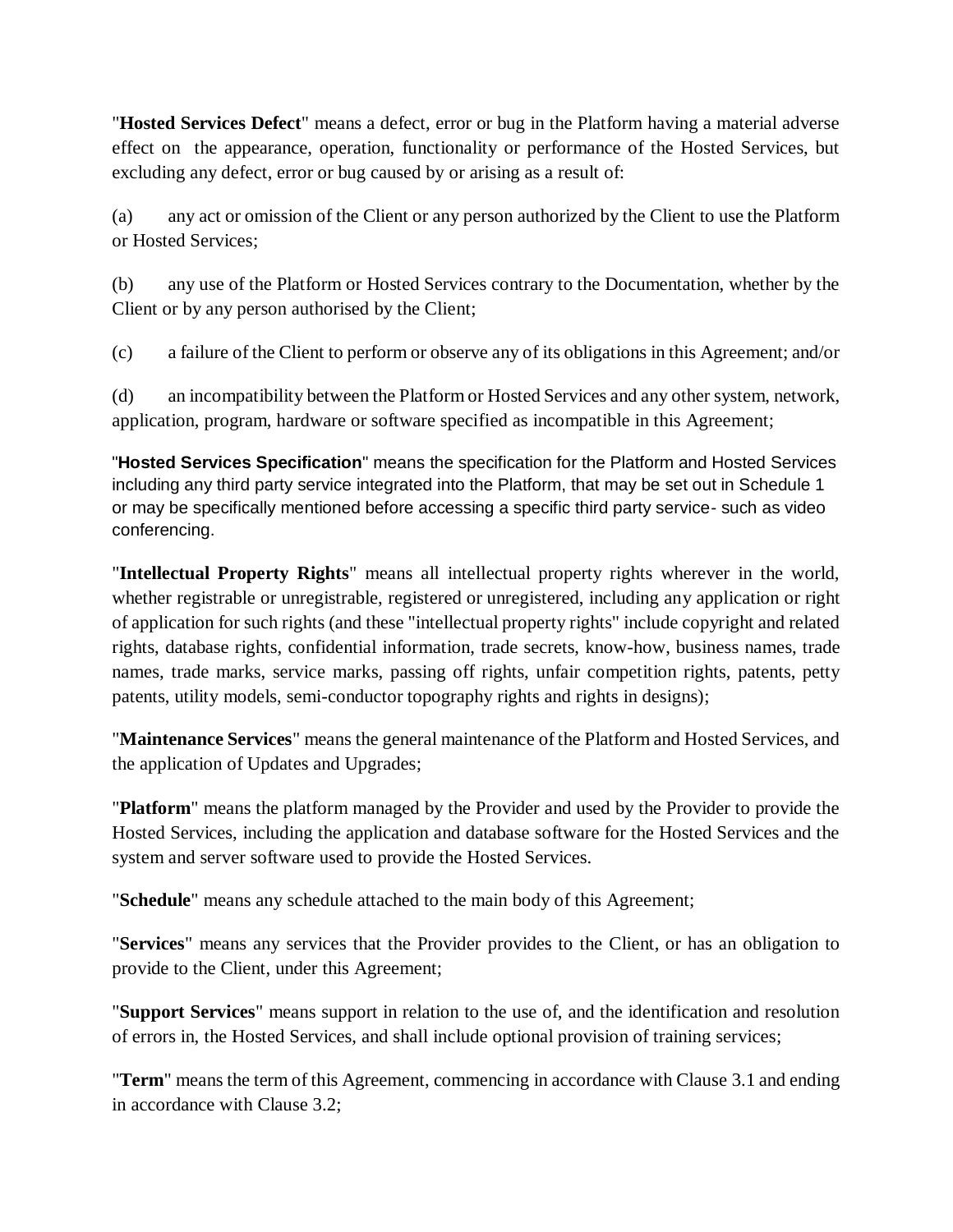"**Update**" means a hotfix, patch or minor version update to any Platform software; and

"**Upgrade**" means a major version upgrade of any Platform software.

### **2. Term**

2.1 This Agreement shall come into force from the date a User registers on the platform.

2.2 Unless agreed otherwise, this Agreement shall continue in force till the time the Client continues to avail services and duly pay for the said services, in accordance with an agreement to that effect or Schedule 1 herewith.

### **3. Hosted Services**

3.1 The Provider hereby grants to the Client a licence to use the Hosted Services for the internal arbitration purposes of the Client in accordance with the Documentation during the Term.

3.2 The licence granted by the Provider to the Client under Clause 4.2 is subject to the following limitations:

(a) the Hosted Services may only be used by the officers, employees, agents and subcontractors of the Client;

(b) the Hosted Services may only be used by authorized users that the Client may where enabled, add, change, or remove through the *Access Control* page on the platform; and

3.4 Except to the extent expressly permitted in this Agreement or required by law on a nonexcludable basis, the licence granted by the Provider to the Client under Clause 4.2 is subject to the following prohibitions:

(a) the Client must not sub-license its right to access and use the Hosted Services;

(b) the Client must not permit any unauthorised person to access or use the Hosted Services;

(c) the Client must not republish or redistribute any content or material from the Hosted Services;

(d) the Client must not make any alteration to the Platform, except as permitted by the Documentation; and

(e) the Client must not conduct or request that any other person conduct any load testing or penetration testing on the Platform or Hosted Services without the prior written consent of the Provider.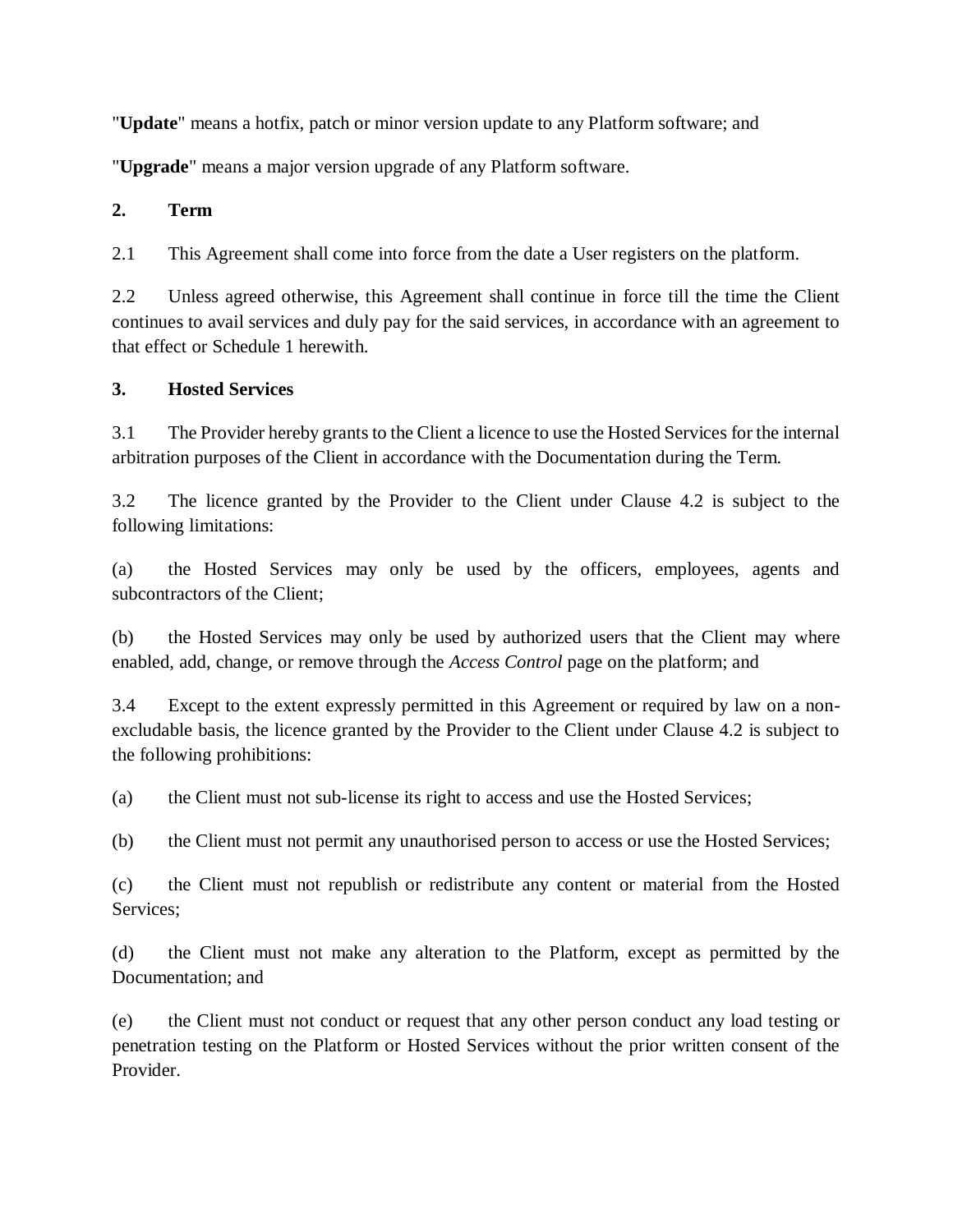(f) the Client must not access or permit another to access the Hosted Services or use the Documentation in order to build a similar product or competitive product.

(g) the Client must not reverse engineer, decompile, disassemble, or otherwise attempt to derive the source code of the Software used to provide the Hosted services

3.5 The Client shall use reasonable endeavours, including reasonable security measures relating to Account access details, to ensure that no unauthorised person may gain access to the Hosted Services using any Account.

3.6 The Provider shall use all reasonable endeavours to maintain the availability of the Hosted Services to the Client at the gateway between the public internet and the network of the hosting services provider for the Hosted Services, but does not guarantee 100% availability.

3.7 For the avoidance of doubt, downtime caused directly or indirectly by any of the following shall not be considered a breach of this Agreement:

(a) a Force Majeure Event;

- (b) a fault or failure of the internet or any public telecommunications network;
- (c) a fault or failure of the Client's computer systems or networks;
- (d) any breach by the Client of this Agreement; or

(e) scheduled maintenance carried out in accordance with this Agreement.

3.8 The Client must comply with general Terms and Conditions, and must ensure that all persons using the Hosted Services with the authority of the Client comply with the same too.

3.9 The Client must not use the Hosted Services in any way that causes, or may cause, damage to the Hosted Services or Platform or impairment of the availability or accessibility of the Hosted Services.

3.10 The Client must not use the Hosted Services:

(a) in any way that is unlawful, illegal, competitive, fraudulent or harmful; or

(b) in connection with any unlawful, illegal, competitive, fraudulent or harmful purpose or activity.

3.11 For the avoidance of doubt, the Client has no right to access the software code (including object code, intermediate code and source code) of the Platform, either during or after the Term.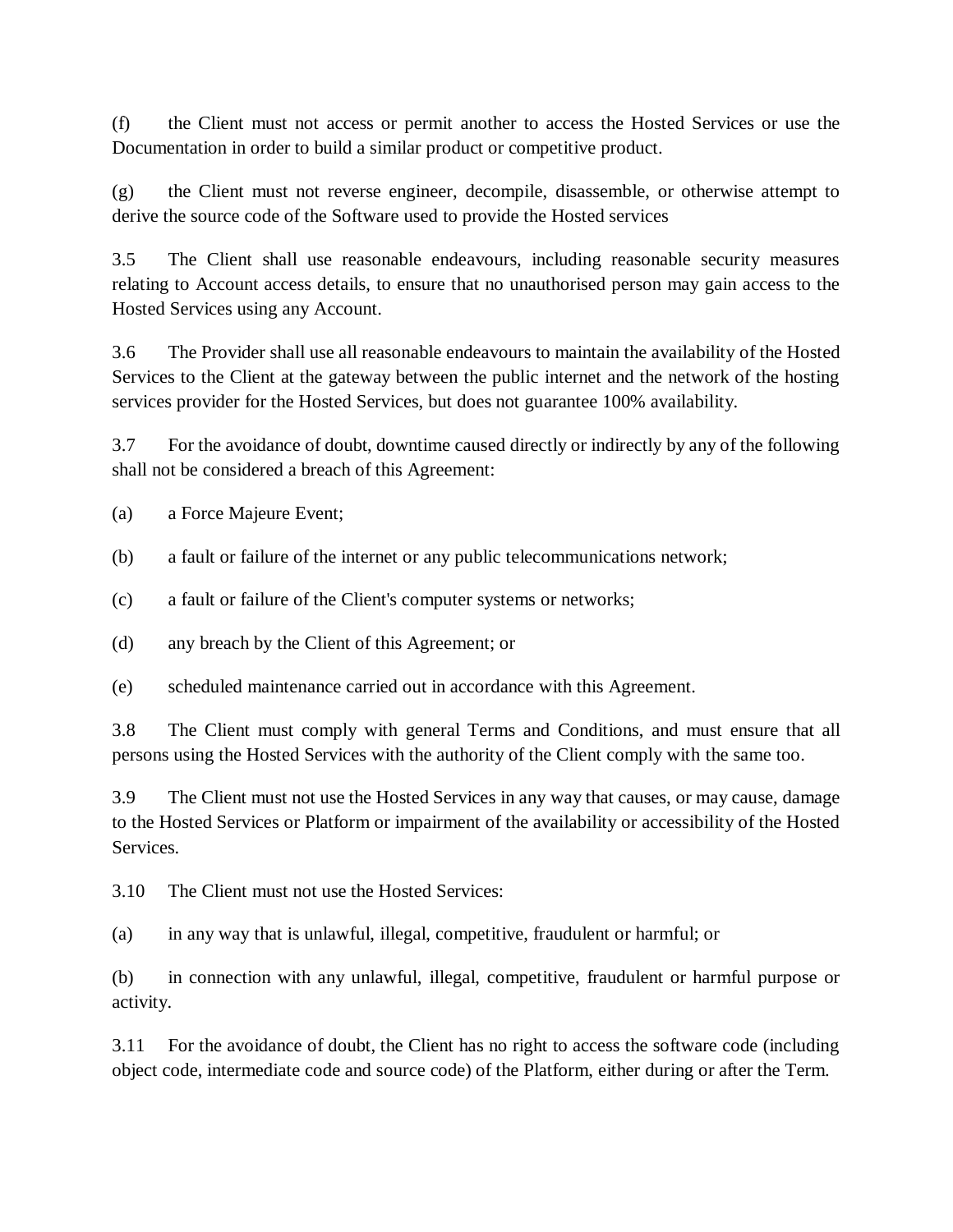### **4. Maintenance Services**

4.1 The Provider shall provide the Maintenance Services to the Client during the Term.

4.2 The Provider shall where practicable give to the Client at least 10 Business Days' prior written notice of scheduled Maintenance Services that are likely to affect the availability of the Hosted Services or are likely to have a material negative impact upon the Hosted Services, without prejudice to the Provider's other notice obligations under this main body of this Agreement.

(Considering that currenlty some modules of the Hosted Services are still under development/ testing stage, the availability of Hosted Services may also be impacted each time such modules are updated.)

4.3 The Provider shall give to the Client 2 Business Days' prior written notice of the application of an Upgrade to the Platform.

4.4 The Provider shall give to the Client written notice of the application of any security Update to the Platform and at least 2 Business Days' prior written notice of the application of any nonsecurity Update to the Platform.

4.5 The Provider shall provide the Maintenance Services with reasonable skill and care.

# **5. Support Services**

5.1 The Provider shall provide the Support Services to the Client during the Term.

5.2 The Provider shall make available to the Client a helpdesk/ single point of contact in accordance with the provisions of this main body of this Agreement.

5.3 The Provider shall provide the Support Services with reasonable skill and care.

5.4 The Client may use the helpdesk for the purposes of requesting and, where applicable, receiving the Support Services; and the Client must not use the helpdesk for any other purpose.

5.5 The Provider shall respond promptly to all requests for Support Services made by the Client through the helpdesk.

# **6. Client Data**

6.1 The Client hereby grants to the Provider a licence to copy, reproduce, store, distribute, publish, export, adapt, edit and translate the Client Data only to the extent reasonably required for the performance of the Provider's obligations and the exercise of the Provider's rights under this Agreement. The Client also grants to the Provider the right to sub-license these rights to its hosting,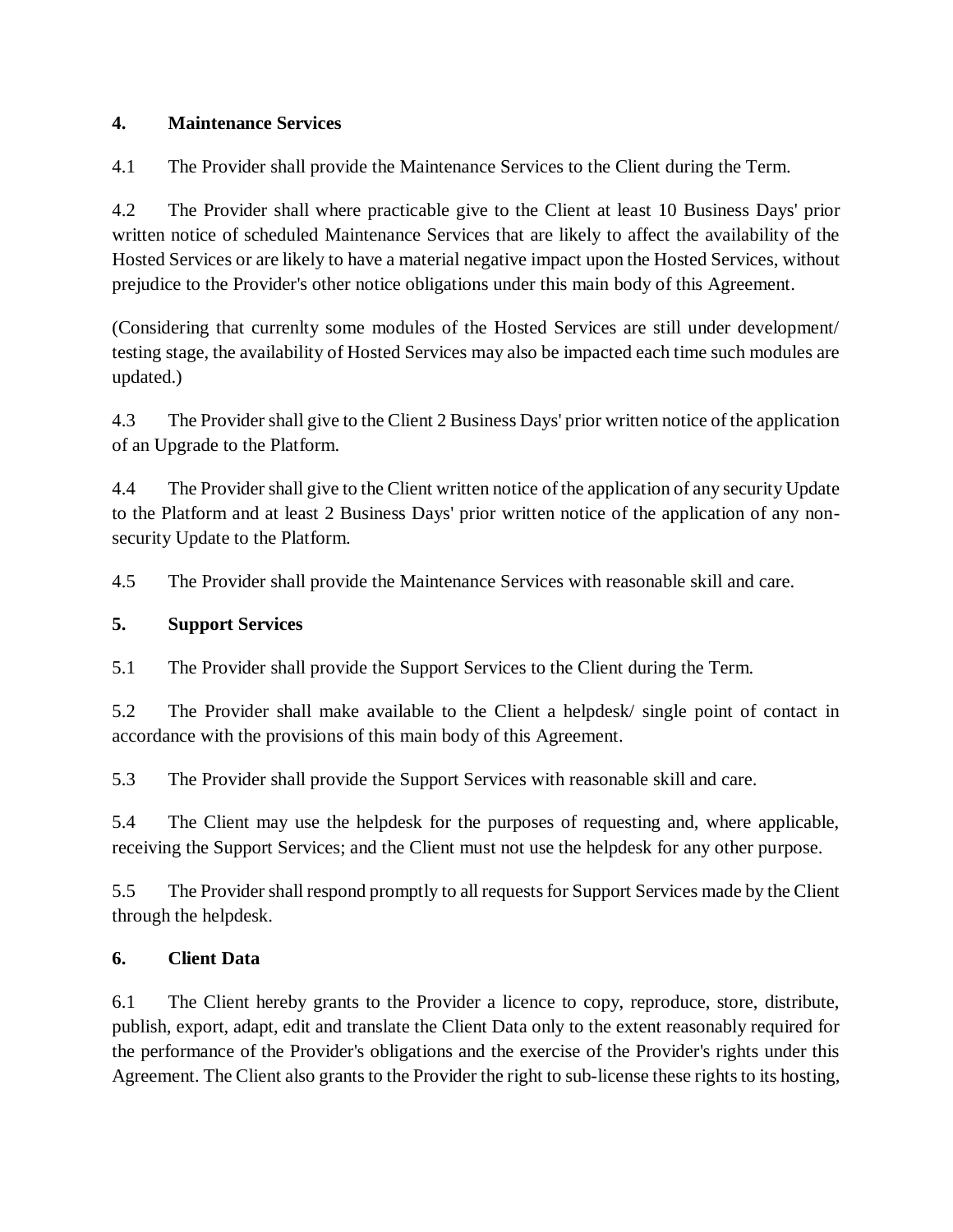connectivity and telecommunications service providers, subject to any express restrictions elsewhere in this Agreement.

6.2 The Client warrants to the Provider that the Client Data will not infringe the Intellectual Property Rights or other legal rights of any person, and will not breach the provisions of any law, statute or regulation, in any jurisdiction and under any applicable law.

# **7. No assignment of Intellectual Property Rights**

7.1 Nothing in this Agreement shall operate to assign or transfer any Intellectual Property Rights from the Provider to the Client, or from the Client to the Provider.

### **8. Provider's confidentiality obligations**

8.1 The Provider must:

(a) keep the Client Confidential Information strictly confidential;

(b) not disclose the Client Confidential Information to any person without the Client's prior written consent, and then also only under conditions of confidentiality approved in writing by the Client ;

(c) use the same degree of care to protect the confidentiality of the Client Confidential Information as the Provider uses to protect the Provider's own confidential information of a similar nature, being at least a reasonable degree of care;

(d) act in good faith at all times in relation to the Client Confidential Information; and

(e) not use any of the Client Confidential Information for any purpose other than for effective provision of services under this agreement.

8.2 Notwithstanding Clause 8.1, the Provider may disclose the Client Confidential Information to the Provider's officers, employees, professional advisers, insurers, agents and subcontractors who have a need to access the Client Confidential Information for the performance of their work with respect to this Agreement and who are bound by a written agreement or professional obligation to protect the confidentiality of the Client Confidential Information.

8.3 This Clause 8 imposes no obligations upon the Provider with respect to Client Confidential Information that:

(a) is known to the Provider before disclosure under this Agreement and is not subject to any other obligation of confidentiality;

(b) is or becomes publicly known through no act or default of the Provider; or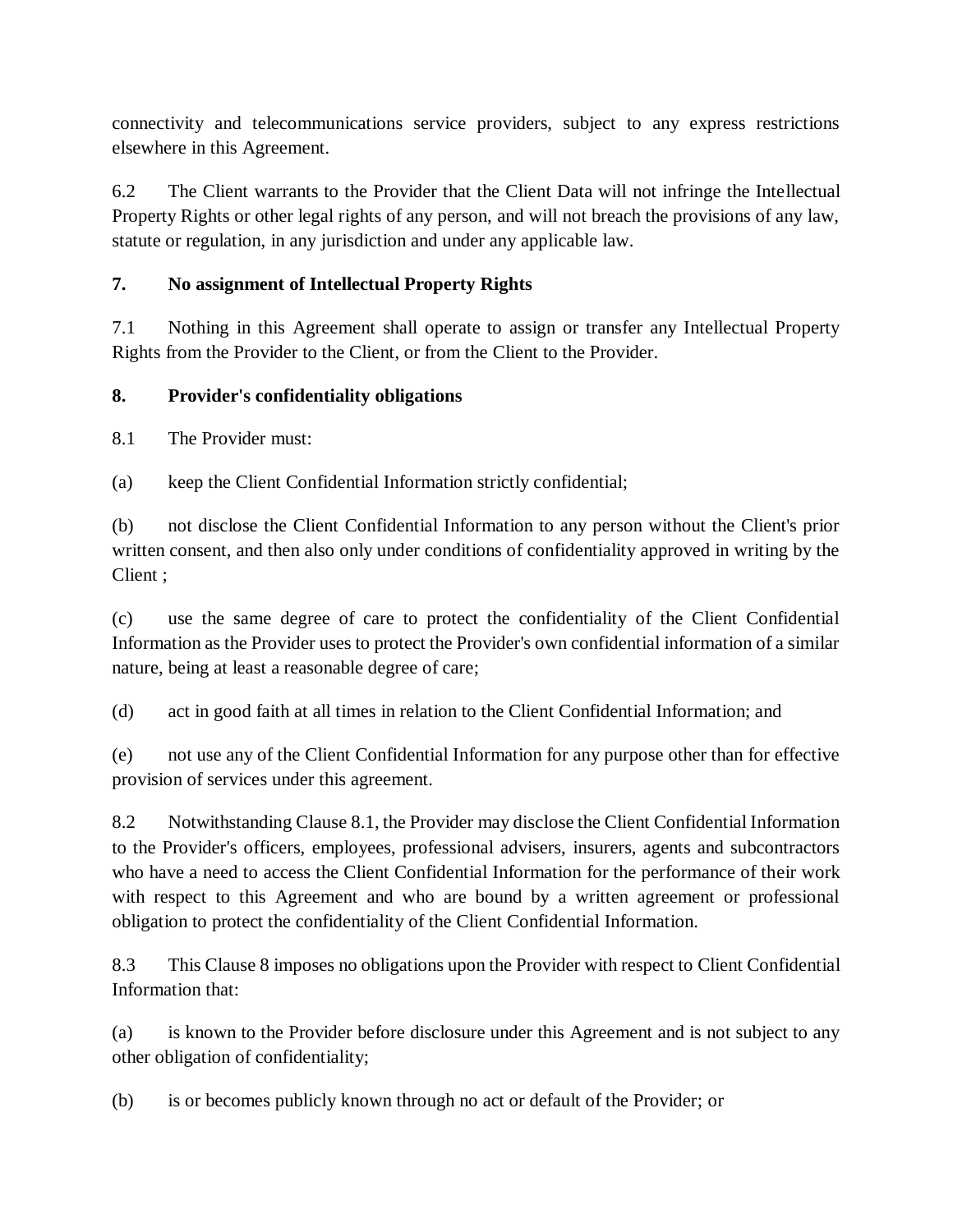(c) is obtained by the Provider from a third party in circumstances where the Provider has no reason to believe that there has been a breach of an obligation of confidentiality.

8.4 The provisions of this Clause 8 shall continue in force indefinitely following the termination of this Agreement.

### **9. Data protection**

9.1 The Provider shall comply with the Data Protection Laws with respect to the processing of the Client Personal Information.

9.2 The Client warrants to the Provider that it has the legal right to disclose all Personal Information that it does in fact disclose to the Provider under or in connection with this Agreement.

9.3 The Client shall only supply to the Provider, and the Provider shall only process, in each case under or in relation to this Agreement, the Personal Information of only those data subjects that directly relate with provision of services under this agreement and the Provider shall only process the Client Personal Information for the purposes of provision of services and obligations under this agreement.

9.4 The Provider shall only process the Client Personal Information during the Term and for not more than 365 days following the end of the Term, subject to the other provisions of this Clause 9. The Client shall be required to within 365 days of the end of the Term of this Agreement download any documents / information stored by the Provider relating to the Client failing which this information / documents shall be deleted and no longer be available for download.

9.5 The Provider shall only process the Client Personal Information as set out in this Agreement or any other document agreed by the parties in writing.

9.6 The Provider shall promptly inform the Client if, in the opinion of the Provider, an instruction of the Client relating to the processing of the Client Personal Information infringes the Data Protection Laws.

9.7 Notwithstanding any other provision of this Agreement, the Provider may process the Client Personal Information if and to the extent that the Provider is required to do so by applicable law. In such a case, the Provider shall inform the Client of the legal requirement before processing, unless that law prohibits such information on important grounds of public interest.

9.8 The Provider shall ensure that persons authorised to process the Client Personal Information have committed themselves to confidentiality or are under an appropriate statutory obligation of confidentiality.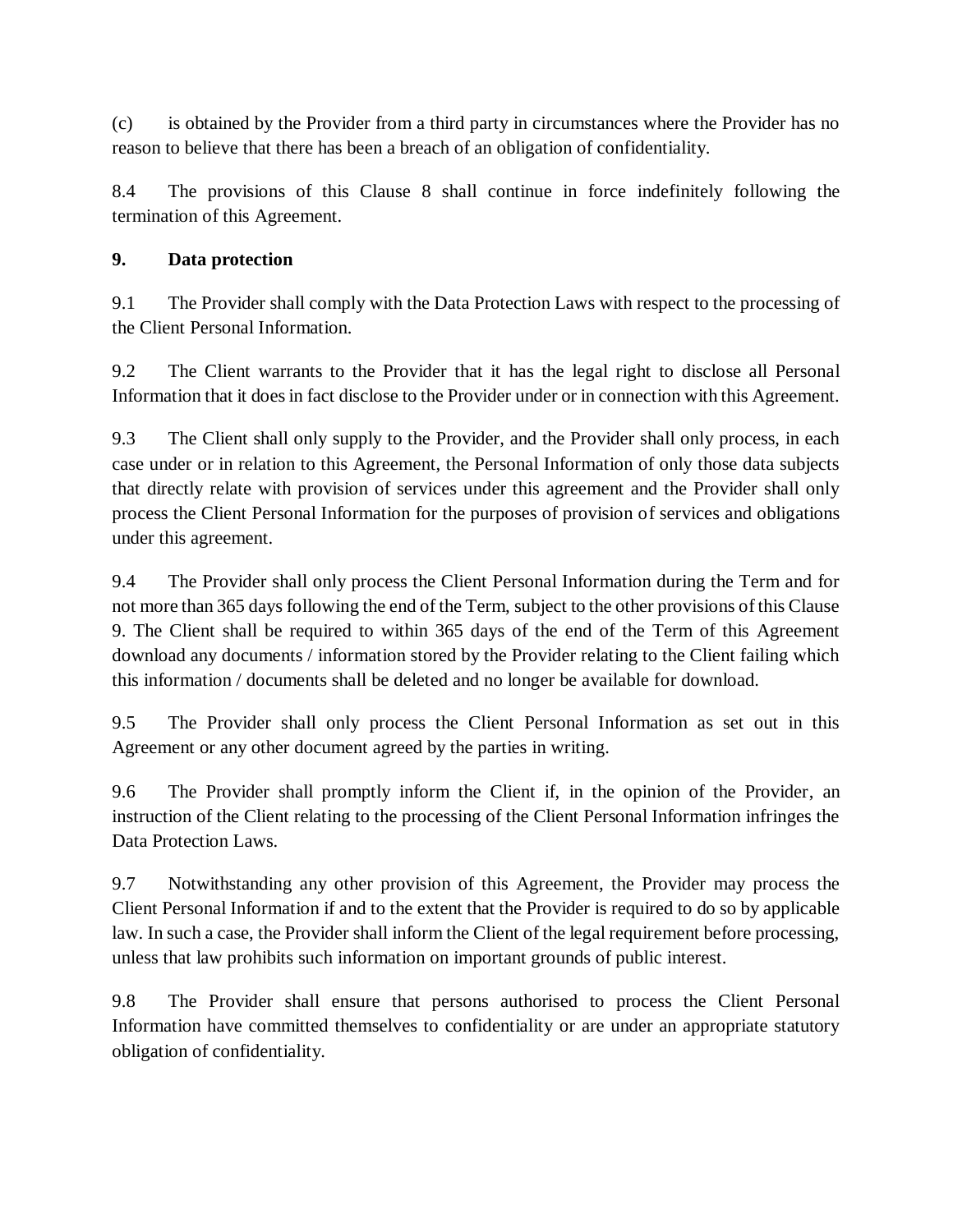9.9 The Provider and the Client shall each implement appropriate technical and organisational measures to ensure an appropriate level of security for the Client Personal Information.

9.10 The Provider shall not engage any third party to process the Client Personal Information without the prior specific or general written authorisation of the Client. In the case of a general written authorisation, the Provider shall inform the Client at least 14 days in advance of any intended changes concerning the addition or replacement of any third party processor, and if the Client objects to any such changes before their implementation, then the Provider must not implement the changes. The Provider shall ensure that each third party processor is subject to the same OR equivalent legal obligations as those imposed on the Provider by this Clause 9.

9.11 As at the Effective Date, the Provider is hereby authorized by the Client to engage, as subprocessors with respect to Client Personal Information, the third parties whose APIs (for video conferencing, telecommunications, payment gateway are integrated into the Providers Hosted services platform.

9.15 The Provider shall, at the choice of the Client, delete or return all of the Client Personal Information to the Client after the provision of services relating to the processing, and shall delete existing copies save to the extent that applicable law requires storage of the relevant Personal Information.

9.16 The Provider shall allow for and contribute to audits, including inspections, conducted by the Client or another auditor mandated by the Client in respect of the compliance of the Provider's processing of Client Personal Information with the Data Protection Laws and this Clause 13. The Provider may charge the Client at its standard time-based charging rates for any work performed by the Provider at the request of the Client pursuant to this Clause 13.16.

9.17 If any changes or prospective changes to the Data Protection Laws result or will result in one or both parties not complying with the Data Protection Laws in relation to processing of Personal Information carried out under this Agreement, then the parties shall use their best endeavours promptly to agree such variations to this Agreement as may be necessary to remedy such non-compliance.

# **10. Warranties**

10.1 The Provider warrants to the Client that:

(a) the Provider has the legal right and authority to enter into this Agreement and to perform its obligations under this Agreement;

(b) the Provider will comply with all applicable legal and regulatory requirements applying to the exercise of the Provider's rights and the fulfilment of the Provider's obligations under this Agreement; and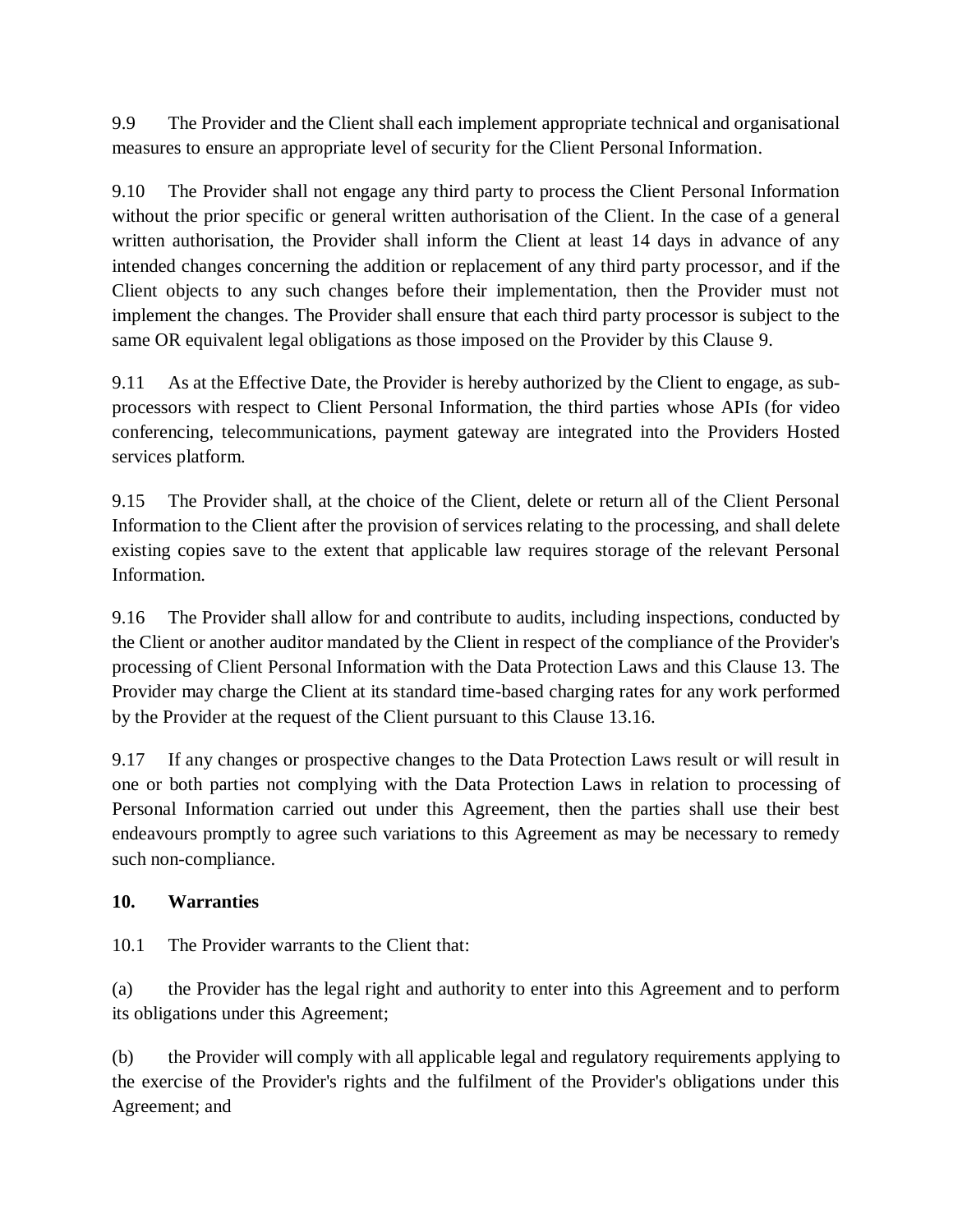(c) the Hosted Services will be free from Hosted Services Defects;

(d) the Platform will incorporate security features reflecting the requirements of good industry practice.

(e) The Provider warrants to the Client that the Hosted Services, when used by the Client in accordance with this Agreement, will not infringe the Intellectual Property Rights of any person in any jurisdiction and under any applicable law.

### **11. Acknowledgements and warranty limitations**

11.1 The Client acknowledges that complex software is never wholly free from defects, errors and bugs; and subject to the other provisions of this Agreement, the Provider gives no warranty or representation that the Hosted Services will be wholly free from defects, errors and bugs.

11.2 The Client acknowledges that complex software is never entirely free from security vulnerabilities; and subject to the other provisions of this Agreement, the Provider gives no warranty or representation that the Hosted Services will be entirely secure.

11.3 The Client acknowledges that the Provider will not provide any legal, financial, accountancy or taxation advice under this Agreement or in relation to the Hosted Services; and, except to the extent expressly provided otherwise in this Agreement, the Provider does not warrant or represent that the Hosted Services or the use of the Hosted Services by the Client will not give rise to any legal liability on the part of the Client or any other person.

11.4 The Client acknowledges that Hosted Services are provided on a non-exclusive basis. Nothing shall be deemed to prevent or restrict the Provider's ability to provide the Hosted Services or other technology, including any features or functionality, to other parties.

11.5 The Client understands and acknowledges that the Hosted Services facilitate conduct of arbitrations in a realtime environment and enable case management. The Provider has taken all precautionary measures and put in diligent efforts to make the real time environment compliant to arbitration related laws, rules and practices, domestically and globally. But still it is incumbent upon the Client to verify the validity of the processes based on the laws and rules applicable to the particular case. The Client acknowledges that the Provider has no liability for any loss caused to the Client (or any other person claiming under him) as a result of any invalidity later on discovered or established.

11.6 The Client further acknowledges that the Provider will not be held liable for losses caused the Client by any deliberate or inadvertent failure, error or omission by an institution, arbitrator, lawyer, legal representative or opposite party.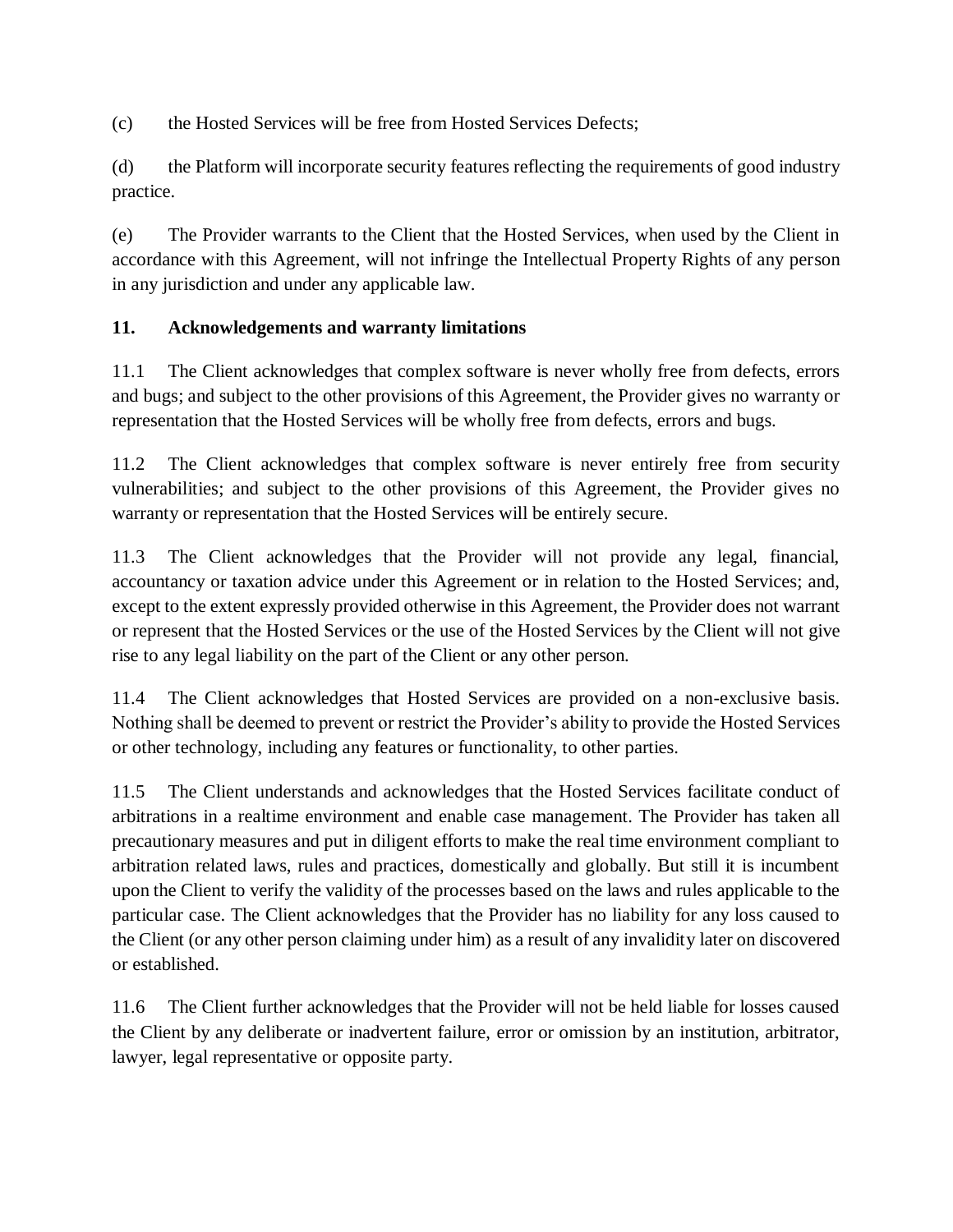11.7 The Client willingly agrees to conduct of procedures on the realtime environment and acknowledges that they will not challenge any proceedings or any specific processes forming part of the proceedings, conducted through this platform, solely on the grounds of the process being carried out virtually.

# **12. Force Majeure Event**

12.1 If a Force Majeure Event gives rise to a failure or delay in either party performing any obligation under this Agreement (other than any obligation to make a payment), that obligation will be suspended for the duration of the Force Majeure Event.

12.2 A party that becomes aware of a Force Majeure Event which gives rise to, or which is likely to give rise to, any failure or delay in that party performing any obligation under this Agreement, must:

(a) promptly notify the other; and

(b) inform the other of the period for which it is estimated that such failure or delay will continue.

12.3 A party whose performance of its obligations under this Agreement is affected by a Force Majeure Event must take reasonable steps to mitigate the effects of the Force Majeure Event.

12.4 The Provider shall not be liable to the Client in respect of any losses arising out of a Force Majeure Event.

# **13. Termination**

13.1 Either party may terminate this Agreement by giving to the other party at least 30 days' written notice of termination.

# **14. Notices**

14.1 Any notice from one party to the other party under this Agreement must be given by one of the following methods (using the relevant contact details set out in Clause 20.2

(a) delivered personally or sent by courier, in which case the notice shall be deemed to be received upon delivery; or

(b) sent by recorded signed-for post, in which case the notice shall be deemed to be received 2 Business Days following posting,

providing that, if the stated time of deemed receipt is not within Business Hours, then the time of deemed receipt shall be when Business Hours next begin after the stated time.